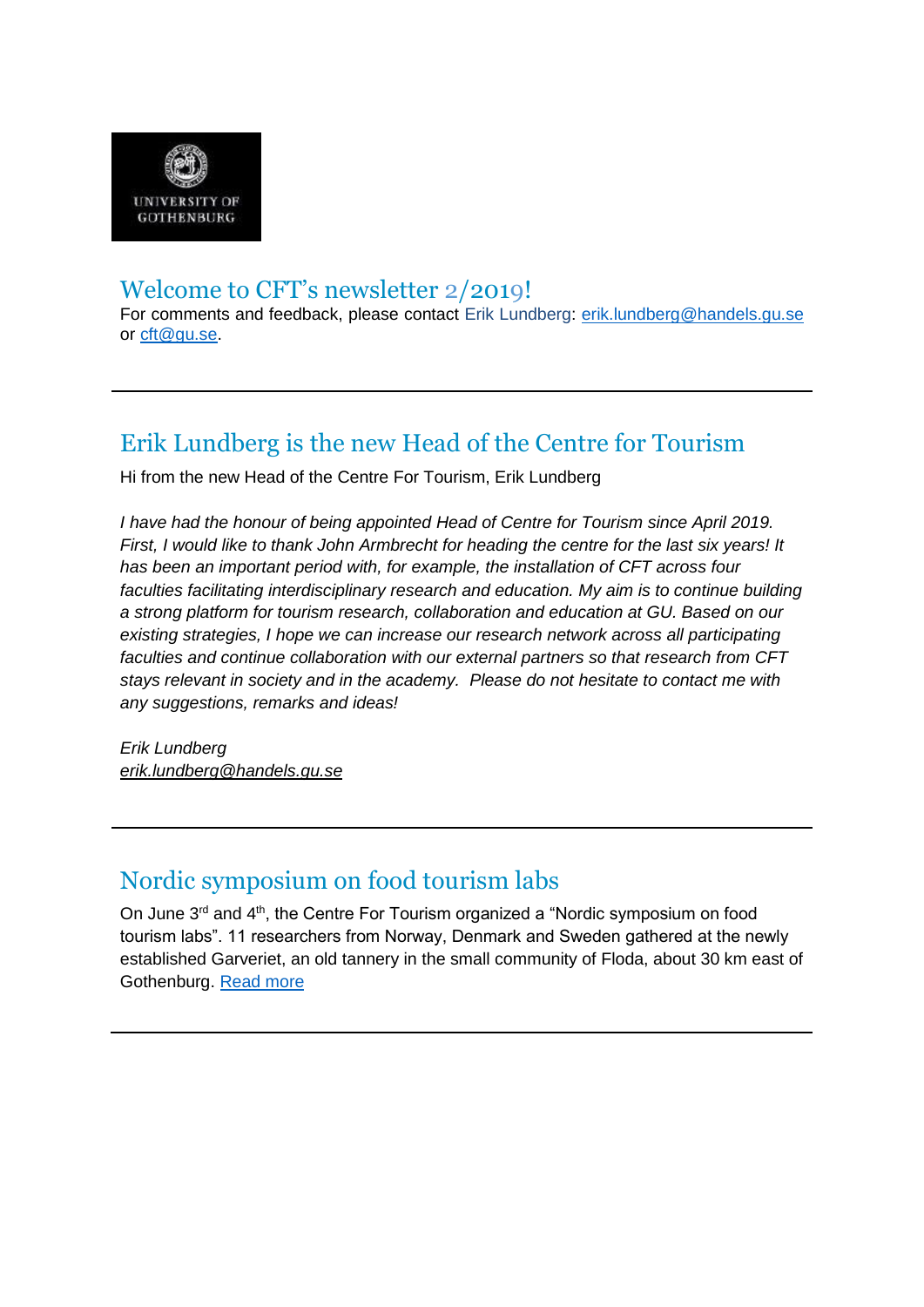#### New report on Event Legacy together with Riksidrottsförbundet and BFUF

Professor Tommy D. Andersson at CFT has written a report on Event Legacy for Riksidrottsförbundet (Swedish Sports). The report has now been published in the BFUFreport series (Besöksnäringens forsknings- och utvecklingsfond). In the report, Tommy together with colleagues has done an extensive literature review and developed a new model to structure the management of Event Legacy.

[Read the full report](https://bfuf.se/wp-content/uploads/2019/06/Rapport_12_web_04.pdf) (only in Swedish)

Please contact [tommy.andersson@handels.gu.se](mailto:tommy.andersson@handels.gu.se) for questions about the report.

#### The Swedish Network for Sustainable Tourism & Events is the new collaborative partner of the Centre for Tourism

The Centre for Tourism is happy to announce that we have signed a letter of intent for collaboration with the Swedish Network for Sustainable Tourism & Events (Nätverket Hållbar Besöksnäring). We believe that a fruitful collaboration will be established together with the major network in Sweden focusing on sustainable tourism development. [Read more](https://cft.handels.gu.se/english/news-and-events/news/d/the-swedish-network-for-sustainable-tourism---events-is-the-new-collaborative-partner-of-the-centre-for-tourism.cid1632732)

#### Celebrating 10 years of SIDA

In the last three months, four PhD students from the University of Dar es Salaam have visited the University of Gothenburg to work on their theses under supervision by Tommy Andersson and Lena Mossberg. It was the third time they were at the Centre for tourism. All their theses relate to the overarching topic of this SIDA programme Innovation and Sustainability in Tourism (2015-2020). During one week, their local supervisors from Tanzania visited and the centre arranged pre-defence seminars with appointed discussants.

The Centre for Tourism at the University of Gothenburg and the University of Dar es Salaam have been collaborating for 10 years in two SIDA projects on sustainable tourism. Read [more](https://cft.handels.gu.se/english/news-and-events/news/d/sida---10-year-celebration.cid1631876)

# John Armbrecht appointed in the Editorial Board of the Scandinavian Journal of Hospitality and Tourism

John Armbrecht has been appointed in the Editorial Board of the Scandinavian Journal of Hospitality and Tourism, leading Nordic journal for hospitality and tourism research.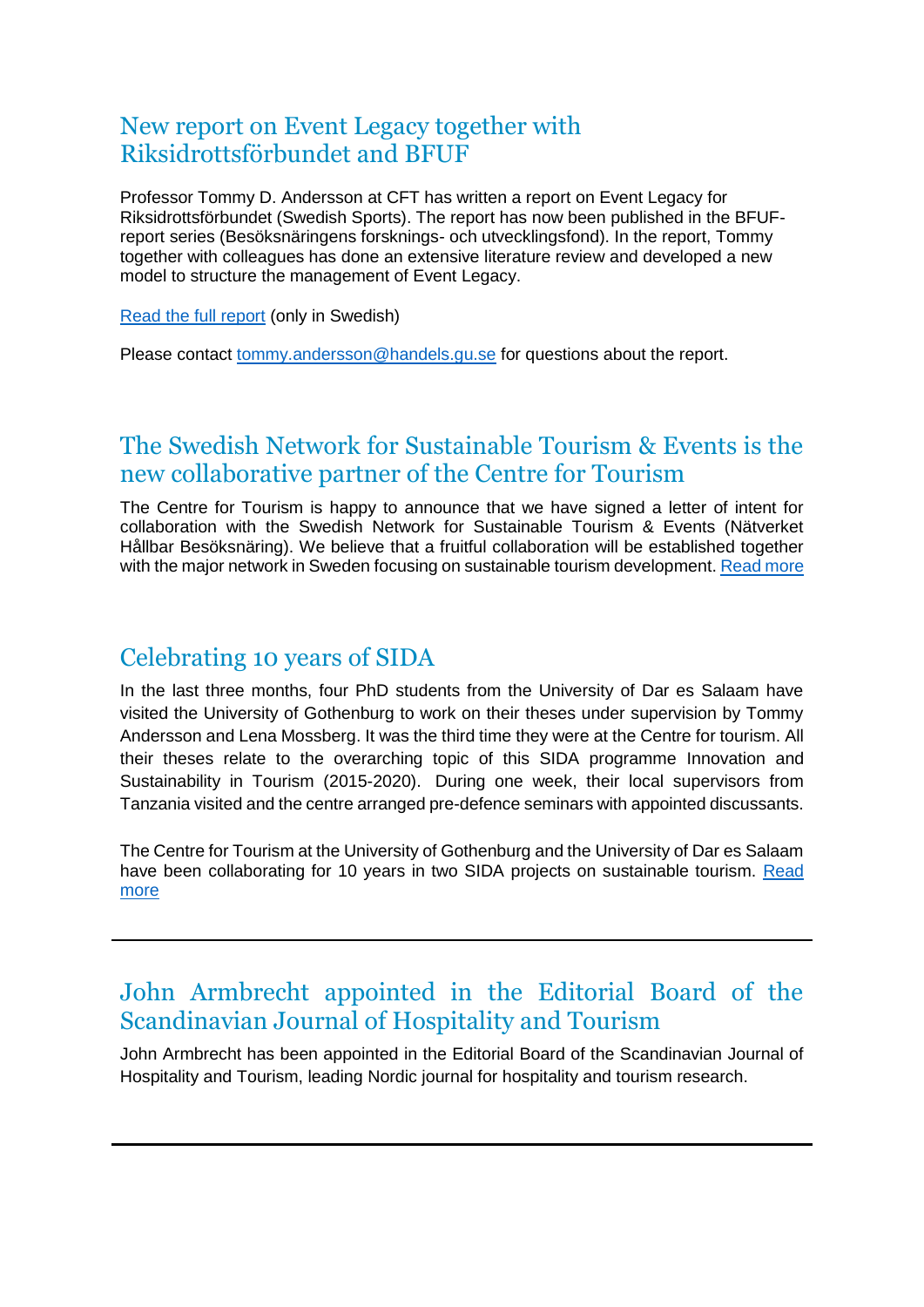#### Dr. Bianca Koroschetz defended her Doctoral Thesis on June  $5<sup>th</sup>$

Dr. Bianca Koroschetz defended her Doctoral Thesis on "Exploring the (re)configuration of environmentally unsustainable practices: Antifouling in the Baltic Sea" on June 5<sup>th</sup> 2019, at the School of Business, Economics and Law, University of Gothenburg.

Supervisors: Associate Professor Cecilia Solér; Professor Johan Hagberg; Associate Professor Benjamin Julien Hartmann

Chairman of public defence: Associate Professor Cecilia Solér

Opponent: Associate Professor Herman Stål, Business School, Umeå university

Examination board: Associate Professor Johan Jansson, Department of Business Administration, Lund university; Professor Monica Djerf-Pierre, Department of Journalism, Media and Communication, University of Gothenburg; Professor David Langlet, Department of Law, University of Gothenburg.

#### **Abstract**

This thesis explores how to (re-)configure environmentally unsustainable practices into more sustainable forms in the empirical context of leisure boat antifouling. Current antifouling practices predominantly involve the use of biocide-based paint to avoid the adherence of marine organisms to boats. However, antifouling paints are harmful to marine life, and therefore policy makers and businesses seek options to replace the toxic paint through more environmental alternatives.

This thesis uses a practice theoretical-perspective to study the reconfiguration of environmentally unsustainable practices. Practices can be understood as routinized human activity, consisting of various interconnected practice elements. Previous research explains that the reconfiguration process is initiated by breaking or loosening the linkages between practice elements, but in practice, various aspects keep practice elements glued together. To learn more about the persistence of unsustainable practices and how we can reconfigure them, for example through exchanging an unsustainable material element with an environmentally friendly one, it is vital to elucidate the linkages between practice elements sustaining the eco-unfriendly practice. A multi-method approach consisting of observations, interviews, visual and textual materials has been used to explore these linkages.

The collective findings and analysis reveal several 'configurators' that impact and sustain the linkages between practice elements of unsustainable practices and 're-configurators' that can loosen these linkages. This study suggests a framework that facilitates the reconfiguration of environmentally unsustainable practices, based on four 're-configurators': eco-innovation, regulation, marketing practices and infrastructures.

This thesis contributes to the field of researching sustainable consumption by proposing a combinational approach of several 're-configurators' to facilitate more sustainable practices. Additionally, this study contributes to practice theory by expanding the knowledge on the